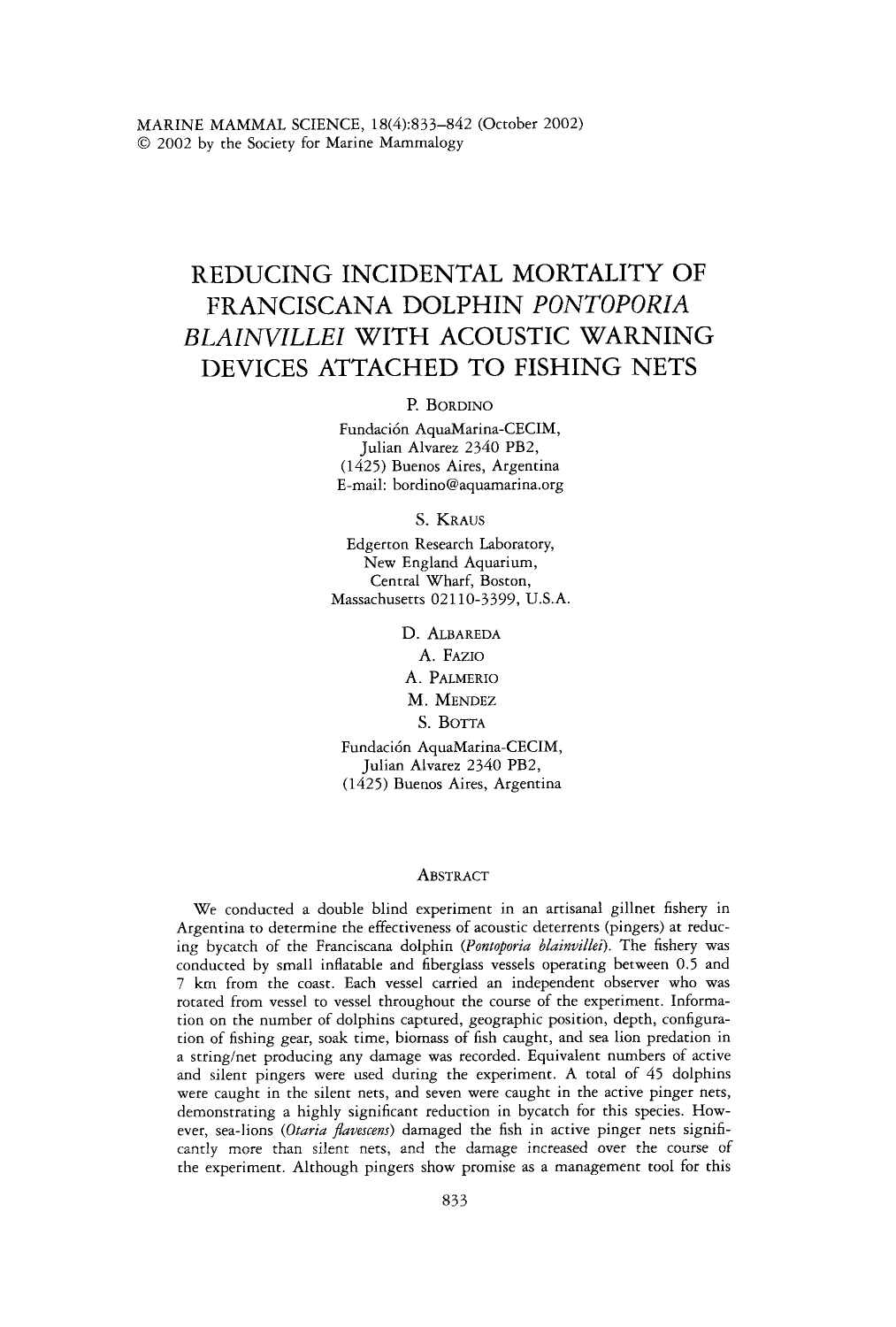species, pinniped depredation suggests that higher pinger frequencies will be needed to avoid a "dinner bell" effect.

Key words: bycatch, Franciscana dolphin, *Pontoporia blainvillei,* acoustic alarms, conservation.

The Franciscana dolphin, *Pontoporia blainvillei,* also known as La Plata dolphin or toninha, is one of the rarest and least known South American dolphins, Related to the Platanistoid river dolphins, it is primarily an estuarine/marine species inhabiting only the coastal areas of the Southwestern Atlantic Ocean. Its distribution range is from Itaúnas, Brazil (18°25'S) to the southern Province of Rio Negro, Argentina (41'09's).

Incidental capture represents the major threat to the species survival. Information on the fishery bycatch of this dolphin has been recorded by Brownell (1975), Praderi (1984), Pinedo *et al.* (1989), Corcuera (1994), Crespo *et al.*  (1994), and Secchi *et a/.* (1998). Throughout their distribution, Franciscana dolphins have been subject to a significant level of incidental mortality in gillnets for several years. Although the bycatch has been estimated, the real impact of these captures remains unclear as the effort to estimate abundance was small and only limited to a few areas (Secchi *et al.* 2000). A minimum annual catch of 500 dolphins was estimated from the fisheries of the Buenos Aires coastal area in Argentina (Corcuera *et al.* 1998). Previous studies have shown that in Argentina, small fishing camps situated along the Buenos Aires Province pose more of a threat to the species than operations from large fishing harbors (Corcuera *et al.*  1998). This is primarily due to the fact that the artisanal fishing is carried out in shallow waters.

The species is classified as "Data Deficient" in IUCN terminology (IUCN, 1996). However, the scientific committee of the Workshop on Conservation Biology of the Platanistoid Dolphins had recommended classifying Franciscana dolphin as a "Vulnerable" species (Perrin and Brownell 1989). The Franciscana dolphin is listed in the Appendix 11 of the Convention on the International Trade of Endangered Species (CITES), and in the Appendix I of the Convention on Migratory Species (CMS).

The most serious danger to dolphins and porpoises around the world is the threat from various forms of gillnets fishing. Bottom gillnets are responsible for the deaths of many tens of thousands of coastal cetaceans each year (Perrin *et al.*  1994). This potential impact of fisheries on dolphins and porpoises is underscored by their limited ability to sustain mortality rates that exceed more than a small percentage of the population each year (Reilly and Barlow 1986). It is not clear whether dolphins and porpoises become entangled because they do not detect the net or because they do not perceive the net as dangerous.

Acoustic behavior studies of the Franciscana dolphin are scarce. Busnel *et al.*  (1974) recorded clicks of low, high, ultra high frequencies mainly with signals below 30 kHz on wild individuals. Von Fersen *et al.* (1998) recorded echolocation clicks around 130 kHz as the dominant frequencies in a captive individual; no whistle sounds and other lower frequency were recorded.

**As** gillnet fisheries will continue to operate in areas inhabited by the Franciscans dolphin, methods to reduce entanglement are urgently needed. Cetacean bycatch problems have been addressed in other locations with the use of acoustic deterrents, demonstrating that alarms or pingers work in some fisheries to reduce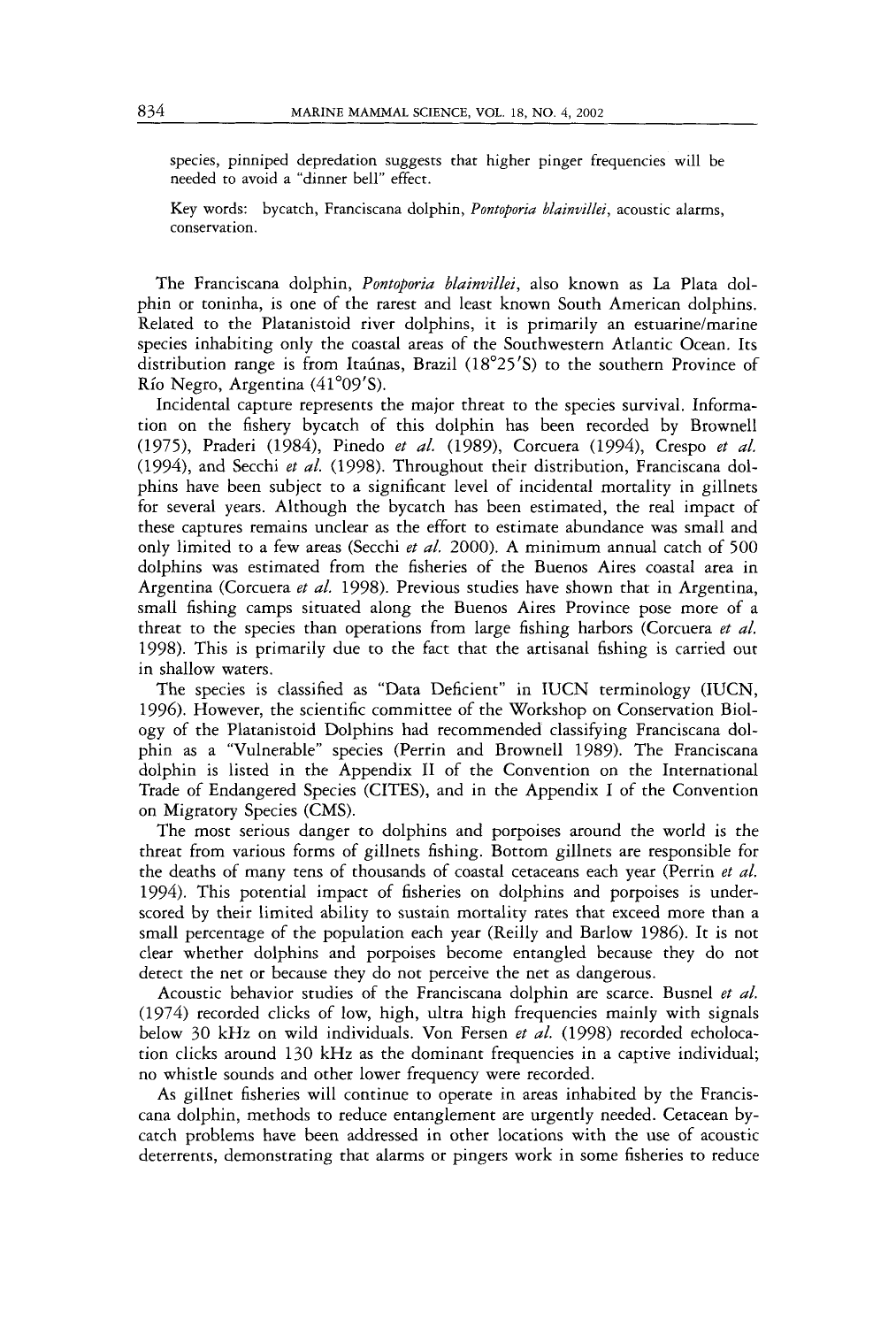

Figure 1. Location of study area, Cabo San Antonio.

both porpoise and whale bycatch (Lien *et al.* 1992, Kraus *et al.* 1997, Gearin *et al.* 2000). We therefore conducted an experiment to test whether acoustic deterrents would be effective in reducing a bycatch of *Pontoporia* in a subsistence gillnet fishery in Argentina.

## **METHODS**

We conducted a double blind experiment using acoustic alarms in the Cabo San Antonio gillnet fishery between 19 October 1999 and 27 February 2000 (Fig. 1). The fishery consisted of 10-15 fishermen who fished from September to April, although some boats operated through the year. The fishery was conducted by small inflatable and fiberglass vessels 5-8 m in length operating between 0.5 and 7 km from the coast. The nets were composed of mono- or polyfilament nylon and were anchored on the bottom, placed in waters from 6 to 12 m. The nets were 50-75 m long and 2-2.5 m deep with a stretched mesh size from 9 to 12 cm, although fishermen sometimes used two to five nets together in a string. The fishery mainly targeted on sea trout (Cynoscion striatus), whitemouth croacker *(Micropogonias fumiei),* Parona leatherjack *(Parona signata),* and Patagonian smooth-hound *(Mustelus* sp.).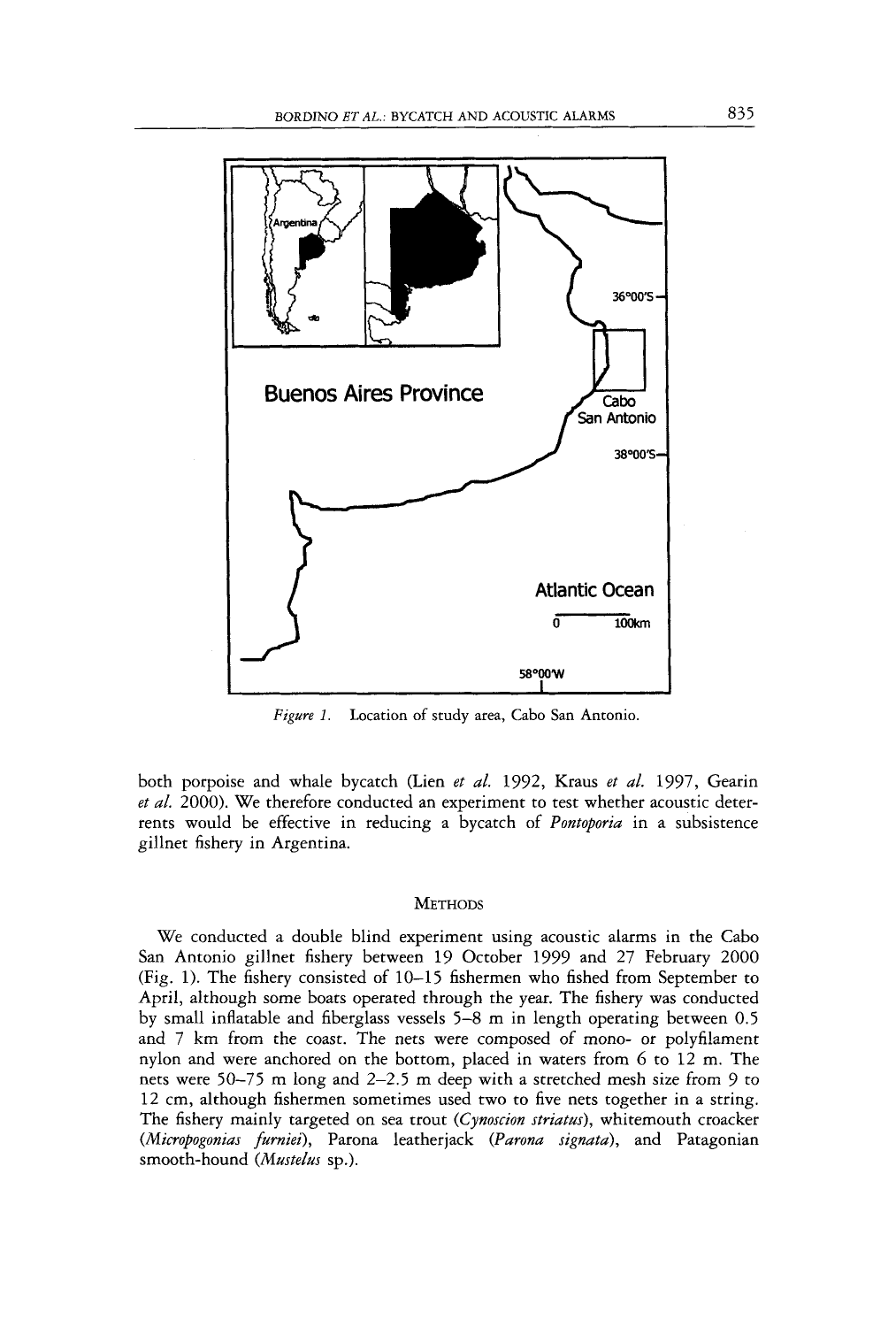Working in association with five local artisanal fishermen, active and silent (inactive) pingers, were used during the experiment. The active pingers (Dukane Netmark 1000) emitted a broadband signal every four seconds centered at 10 kHz, with a source level of 132 dB re 1  $\mu$ Pa @ 1 m. The choice of this type of pinger seemed to be the appropriate because: (1) another experiment had demonstrated its effectiveness on harbor porpoises *(Phocoena phocoena),* (Kraus *et al.*  1997); and (2) there are similarities between *Pontoporza* and *Phocoenu* acoustic characteristics (Busnel *et a/.* 1974). Active devices were equipped with a salt water switch that triggered the alarm on complete immersion. The silent alarm was identical to the active alarm, but was rendered inactive by turning the internal position of the battery pack. Each net/string was equipped with either a set of active or silent alarms, and identified as active or inactive nets in the analysis. Two alarms were placed on 50 m long nets attached to the head rope at the end of each net. When fishermen used a string with two nets, the alarms were placed every 50 m in the string. The choice of active or silent alarms for each string/ net was made with a coin toss the night before the string/net was retrieved and reset. In this way, alarms were randomly assigned and placed on the nets by onboard observers. Neither fishermen nor observers were aware of which type of alarms was being placed on each string. Observers carried a new set of dry alarms aboard each day and replaced the alarms they retrieved. All alarms were changed on a string/net each time it was retrieved. Wet active alarms were still emitting sound as they came on board, but the subsequent set of alarms was independent of the prior set. Because fishing in the area is territorial, strings/nets were placed at least 300 m apart, minimizing the potential for any confounding effects between silent and active gear. Each alarm was coded and it allowed us to track battery life, malfunctions, and losses. Each vessel carried an independent observer who was rotated from vessel to vessel throughout the course of the experiment.

The number of dolphins captured, geographic position, depth, configuration of fishing gear, soak time, and the biomass of fish caught was recorded. We also recorded if target fish species in a string/net had been damaged by sea lion *(Otaria fivescens)* predation, and if the sea lion attack had produced any damage to the net. Where possible, bycaught dolphins were collected and necropsies were performed to determine diet and reproductive condition based on Kasuya and Brownell (1979).

Due to several differences in nets and strings used by the fishermen, and the different soak times during the experiment, fishing effort was defined in  $m^2 \times h$ . The capture per unit effort for dolphins (CPUE *dolphins)* was expressed as the number of dolphins caught/fishing effort. The capture per unit effort for fish (CPUE *\$~h)* was expressed as kg of fish/fishing effort. The experiment tested the hypothesis that dolphins have the same probability of being caught in active and silent nets. We assumed that nets had a constant catch per unit effort.

### **RESULTS**

**A** total of 309 silent (inactive) and 295 active netsisrrings were set in similar locations and water depths with similar soak times (Fig. 2). The frequency of fishing effort for both types of nets and dolphin incidental mortality per week are showed in Figure 3. Forty-five dolphins were caught in silent nets and seven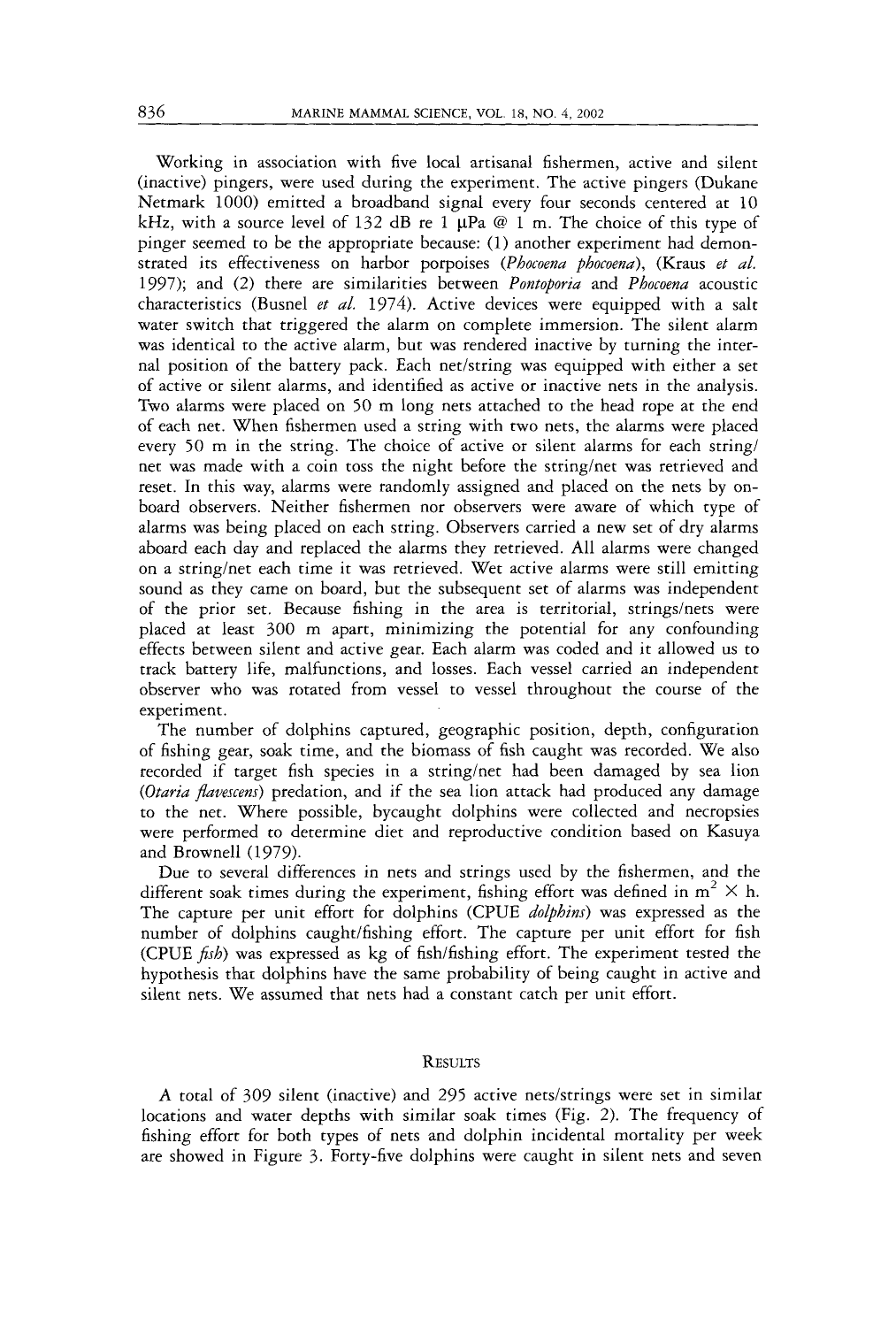

Figure 2. Location of inactive and active nets/strings.

in active nets (Table 1). Sixty-one percent of entangled dolphins were females  $(n = 52)$  and the 56% of these females were immature  $(n = 32)$ . Among males, the *90% (n* = *20)* were immature individuals. The mean CPUE *dolphins* in active and inactive nets were *0.002* and 0.014, respectively. This CPUE was six times lower in active nets than in silent nets and was significantly different  $(P \le 0.001$ , log likelihood ratio test). The expected number of dolphins caught if alarms were not used would have been 88 (accounting 100% of nets as inactive nets, and determined by the CPUE dolphins recorded in inactive nets during this experiment), as opposed to the *52* takes which were observed. Similar



Weekly summary of fishing effort in active (solid line) and inactive (dashed *Figure 3.* line) nets/strings, and incidental number of entangled dolphins in active (solid bars) and inactive (open bars) nets/strings.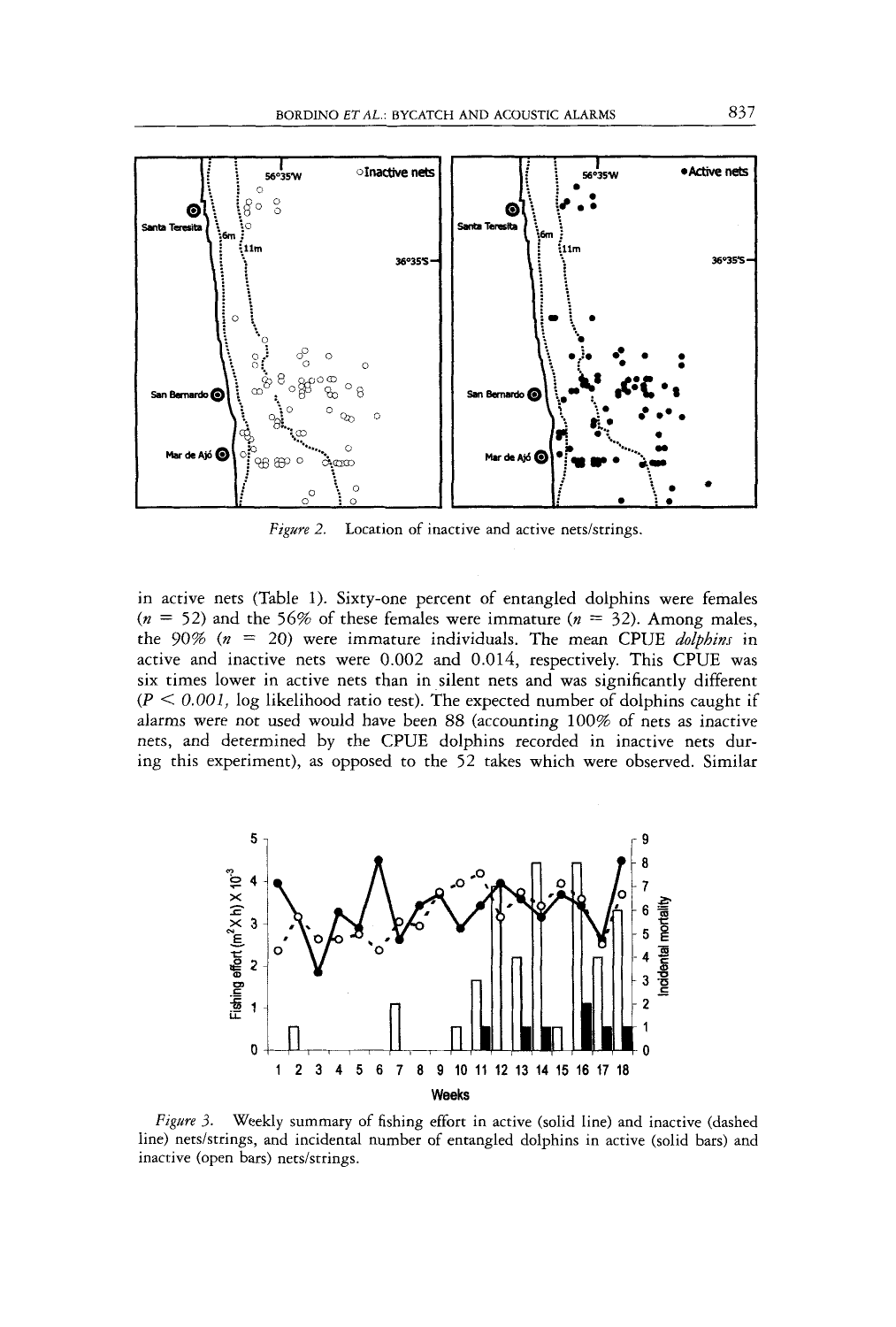|                                                  | Net type          |                   |                 |
|--------------------------------------------------|-------------------|-------------------|-----------------|
|                                                  | Inactive          | Active            | $D^2$           |
| Number of nets                                   | 309.              | 295               |                 |
| Mean soak time $\pm$ SD (h)                      | $25.9 \pm 6.2$    | $25.4 \pm 8.7$    | NS, $P = 0.878$ |
| Mean effort $\pm$ SD (m <sup>2</sup> $\times$ h) | $3,232 \pm 589.8$ | $3,185 \pm 660.8$ | NS, $P = 0.525$ |
| # of dolphins entangled                          | 45                |                   |                 |
| Mean depth $\pm$ SD (m)                          | $10.5 \pm 1$      | $10.5 \pm 1$      |                 |
| CPUE $(fish) \pm SD$                             | $2.25 \pm 1.12$   | $2.17 \pm 1.33$   | $NS, P = 0.525$ |
| Total catch of fish (kg)                         | 7.269             | 6.913             |                 |

Table 1. Summary of data recorded during the pinger's experiment in Cabo San Antonio.

<sup>a</sup> Mann-Whitney test

biomass of fish (CPUE  $f$ ish) was recorded for both types of nets/strings  $(P <$ 0.001, Mann Whitney test). Sea lion attacks were more frequent on active nets than on silent nets  $(P = 0.016, RxC$  test of independence), and those on active nets increased throughout the experiment (Fig. *4).* 

Fishermen and observers retrieved 29 of the 52 dolphins entangled during the experiment. Carcasses were also examined on board. Additionally, six Burmeister's porpoises, *Phocoena spinnipinnis,* were caught in inactive nets only. Post mortem examination of these 29 individuals showed that all entangled Franciscans dolphins had almost full stomachs dominated by Sao Paulo squid *(Lolzgo sanpaulensis),* Patagonian red shrimp *(Pleoticus mulleri),* and king weakfish *(Macrodon ancylodon).* Necropsies also revealed that *5* of 17 retrieved females were pregnant.

#### **DISCUSSION**

The alarms were effective at reducing the incidental mortality of the Franciscans dolphin in bottom-gillnets in the study area. However, to implement the use of these alarms will require finding a solution for reducing the sea lion attacks on active nets. One possibility could be to add an alarm with higher frequencies. Our results suggest that the alarms appear to be attracting sea lions over time, and that they learned to associate the alarm with the presence of food about two months from the beginning of the experiment. It is likely that a small number of sea lions visiting the area are responsible for a large portion of the interaction. Early studies suggested that acoustic deterrents increased the problem by alerting the seals to the presence of caught fish, creating a "dinner bell" effect (Mate and Harvey 1986).

The widespread use of acoustic alarms to reduce cetacean bycatch was suggested by Dawson *et al.* (1998). In general, the scientific community has been skeptical about the value of acoustic alarms for this purpose. One of the most important concerns is that the acoustic alarms might become ineffective over time. This study showed that acoustic alarms reduced the by-catch of Franciscana dolphins in gillnets over a four-month trial; nevertheless, the potential for habituation needs to be addressed.

The Franciscana's diet recorded from stomach contents was not different from previous reports for this species *(e.g.,* Pinedo *et al.* 1989). Entangled dolphins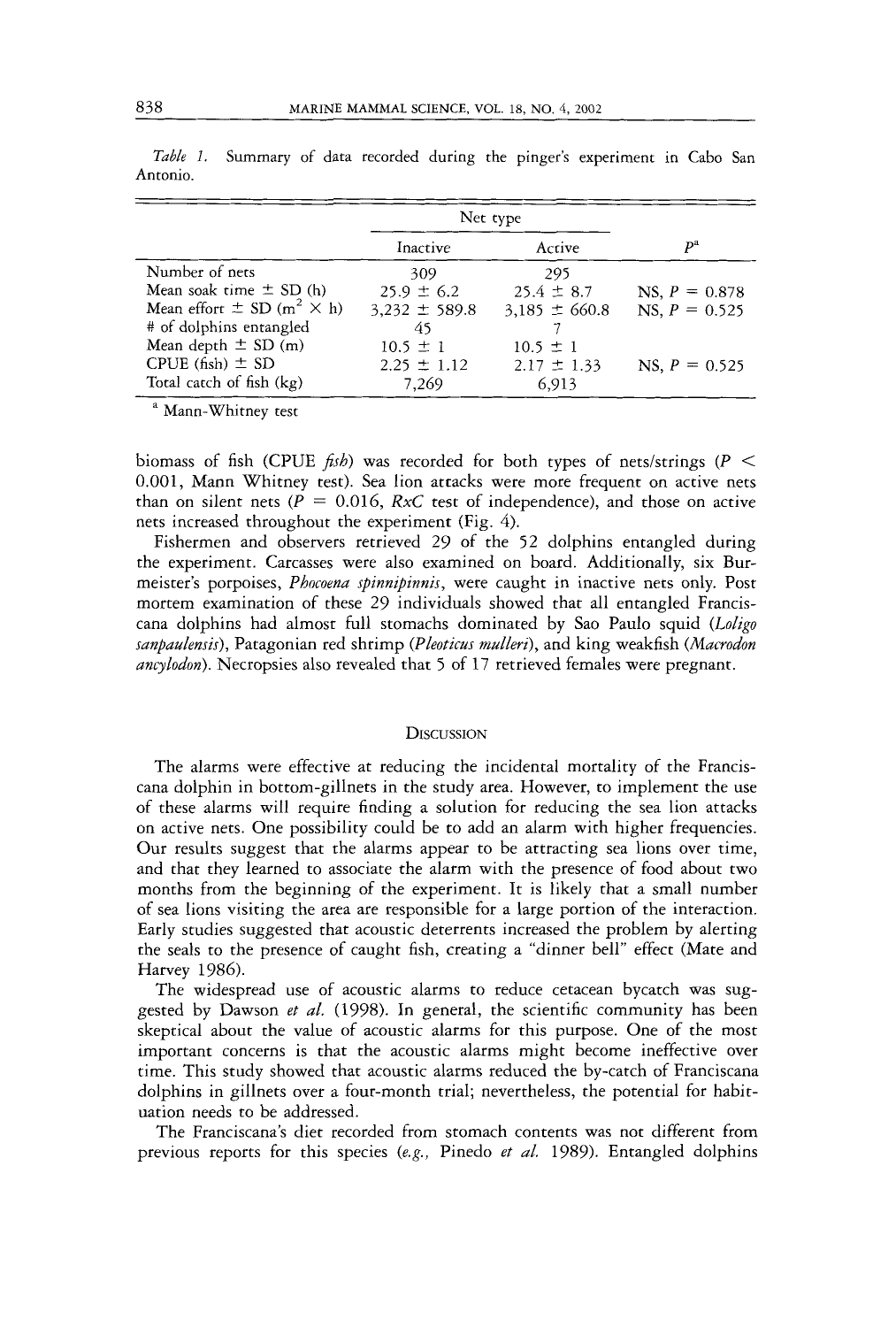

*Figure 4.* Percentages of sea lion attacks (bars) on inactive (dashed line) and active (solid line) nets/strings.

were not eating the target species of the fishery. The full stomachs of the entangled individuals indicates that capture occurred either during or after feeding activities, Thus, the feeding behavior of Franciscana dolphin may be a primary contributing factor in entanglement. Two mechanisms could account for a dolphin's entanglement in this case: (1) dolphins do not detect the net or do not perceive it as dangerous, or (2) dolphins are not using echolocation while traveling between feeding areas. Jefferson *et ul.* (1992) provided evidence that the nets are probably detected visually in clear water and calm sea and acoustically. In turbid coastal waters, however, vision is of little use in the detection and capture of prey and sonar is probably its primary sense use by Franciscana dolphins. Au and Jones (1991) showed that gillnets reflect acoustic energy and that echolocating bottlenose dolphins *(Tursiops truncatus)* should be able to detect a net at a sufficient range to avoid entanglement. However, different dolphin species produce different frequency sounds, and consequently the detection of nets could also differ. Wood and Evans (1980) provided strong evidence that dolphins do not constantly need to interrogate their environment with sonar pulses.

The high rate of incidental Franciscana dolphin mortality recorded during this study suggests that the impact of the Cabo San Antonio fishery has increased, although the fishery effort has been the same or lower than previous years. The historic average of 10 dolphins caught per fisherman per season (Albareda and Albornoz 1994) increased to 17 during our experiment. It is likely that the accidental mortality of the Franciscana dolphins along the Argentina coastal area has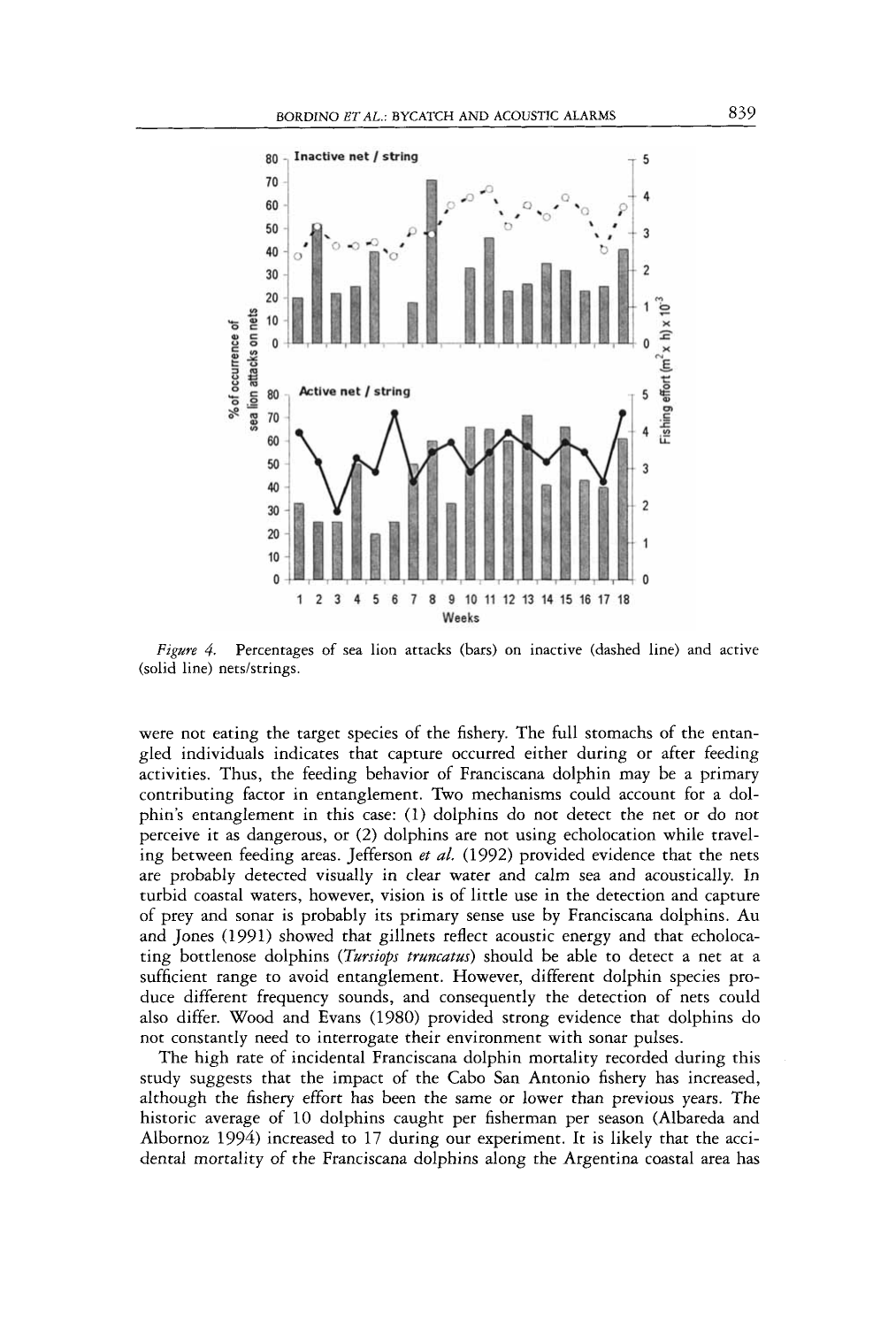been underestimated during the last *10* yr. This is consistent with reports elsewhere in the world, that estimating mortality values through interviews with local fishermen will underrepresent actual mortality rates. Seasonal mortality of more Franciscana dolphin females than males is consistent with the mortality rates reported by Albareda and Albornoz *(1994).* It also supports the idea that females are closer to the coast during spring and summer as suggested by Bordino *et af. (1999).* The high proportion of immature animals could be explained in terms of lack of experience of the young dolphins (Perrin *et af. 1994),* or by differential use of the habitat.

Although this was a subsistence fishery, most of fishermen operating in the area were interested in adding alarms to their nets and to face the cost if alarms could be made that also minimize sea lion attacks.

Our study suggests that the use of the alarms in small fisheries under appropriate controls should be considered as a tool in developing a strategy for conservation of the Franciscana dolphin.

#### **ACKNOWLEDGMENTS**

Ken Baldwin, Mary Pearl, Fred Koontz, Rosalind Rolland, Hugo Castello, Heidi Weiskel, and James Gilardi provided advice, assistance, and support. The Prefectura Naval Argentina (Argentina Coast Guard) and Albareda's family gave us logistic assistance. The authors are indebted to two anonymous reviewers who provided valuable comments on the manuscript. Finally, our deep gratitude to the local artisanal fishermen from Cabo San Antonio whose cooperation made this experiment possible. This research was **sup**ported by Center for Conservation Medicine (Wildlife Trust, Tufts University School of Veterinary Medicine, Harvard University Medical School's Center for Global Health and the Environment), and the New England Aquarium.

## LITERATURE CITED

- ALBAREDA, D., AND N. ALBORNOZ. 1994. Mortalidad de franciscana en la pesqueria artesanal de San Bernard0 y Mar de Ajo, Buenos Aires, Argentina. Pages 54-60 *in* M. C. Pinedo and A. Barreto, eds. Anais do 2" Encontro sobre cordenacao de pesquisa e manejo da franciscana, Florianopolis, Brasil, October 22-23, 1994, Available at Editora da FURG, Luiz Lorea 261, CEP 96201-900, Rio Grande, RS-Brasil.
- Au, W. W. L., AND L. JONES. 1991. Acoustic reflectivity of nets: Implications concerning the incidental take of dolphins. Marine Mammal Science 7:358-373.
- BORDINO, P., G. THOMPSON AD M. INIGUEZ. 1999. Ecology and behaviour of the Franciscana dolphin *Pontoporia blainvillei* in Bahía Anegada, Argentina. Journal of Cetacean Research and Management 1:213-222.
- BROWNELL, R.L., JR. 1975. Progress report on the biology of franciscana dolphin, *Pontoporia blainvillei,* in Uruguayan waters. Journal of Fishery Research Board Canada 32: 1073-1078.
- BUSNEL, R. G., A. DZIEDZIC AND G. ALCURI. 1974. Etudes preliminaries de signaux acoustiques de *Pontoporia blainoillet* Gervais et D'Orbigny (Cetacea, Platanistidae). Marnmalia 38:449-459.
- CORCUERA, J. 1994. Incidental mortality of franciscanas in Argentine waters: The threat of small fishing camps. Reports of the International Whaling Commission. (Special Issue 15):291-294.
- CORCUERA, J., F. MONZON, I. CORNEJO, J. PEREZ, A. BEILIS, M. GINGARELLI, D. ALBAREDA AND A. ARIAS. 1998. Mortalidad de *Pontoporia blainvillei* en el Norte de la Provincia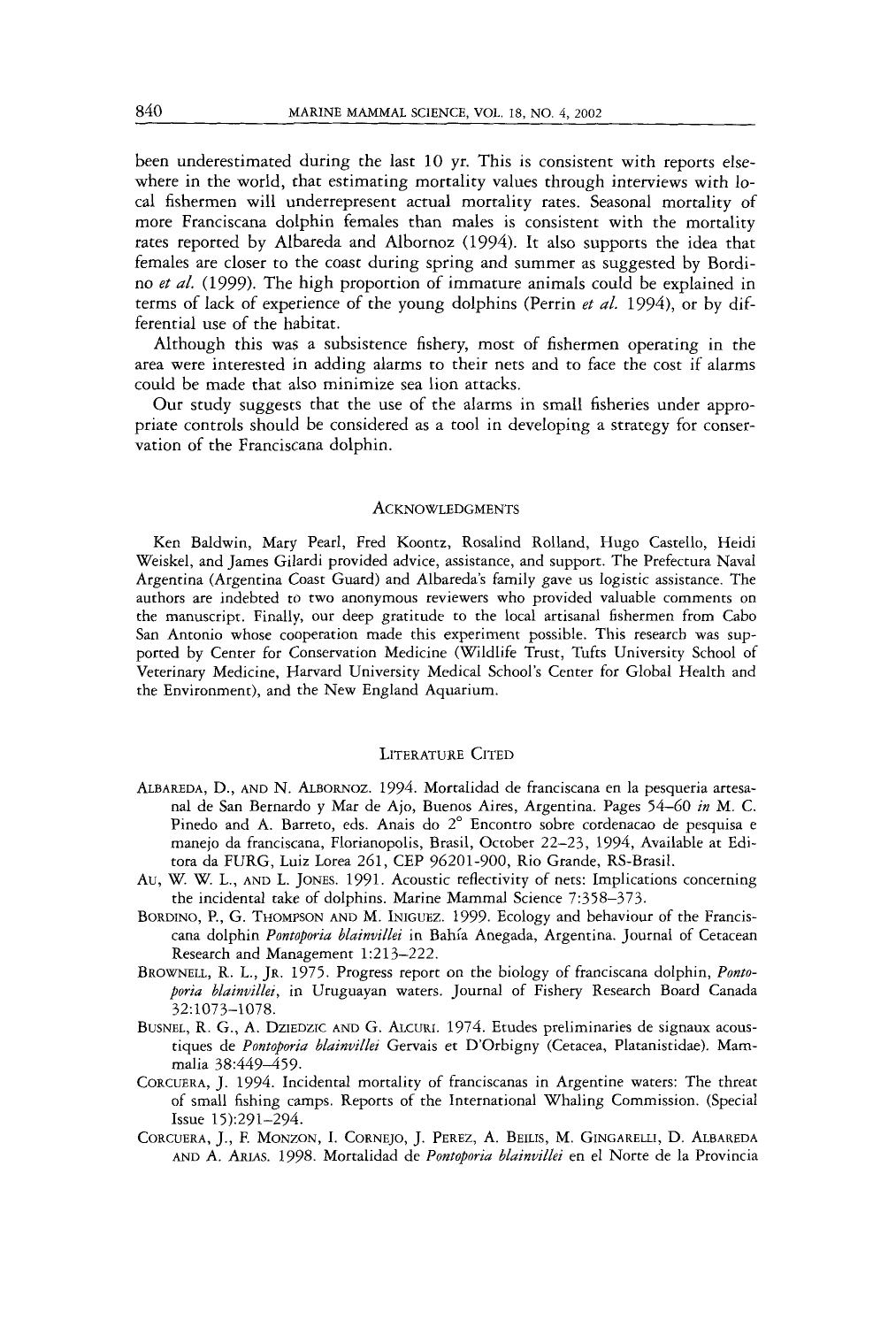de Buenos Aires. UNEP/CMS. 2000. Report of the Third Workshop for Coordinated Research and Conservation of the Franciscana Dolphin *Pontoporia blainvillei* in the Southwestern Atlantic. Available from UNEP/CMS Secretariat, United Nations Premises in Bonn, Martin Luther King Str. 8, 53 175 Bonn, Germany.

- CRESPO, E., J. CORCUERA AND A. LOPEZ CAZORLA. 1994. Interactions between marine mammals and fisheries in some coastal fishing areas of Argentina. Reports of the International Whaling Commission (Special Issue 15):268-281.
- DAWSON, S. M., A. READ AND E. SLOOTEN. 1998. Pingers, porpoises and power. Uncertainties with using pingers to reduce bycatch of small cetaceans. Biology Conservation 84:141-146.
- GEARIN, P. J., J. L. GOSHO, J. L. LAAKE, L. COOKE, R. **L.** DELONG AND K. M. HUGHES. 2000. Experimental testing of acoustic alarms (pingers) to reduce bycatch of harbour porpoise, *Phocoena phocoena,* in the state of Washington. Journal of Cetacean Research and Management 2: 1-9.
- IUCN. 1996. IUCN Red Data List of Threatened Animals. IUCN, Gland, Switzerland.
- JEFFERSON, T.A,, B. WURSIG AND D. FERTL. 1992. Cetacean detection and responses to fishing gear. Pages 663-684 *in* J. A. Thomas, R. A Kastelein and A. Supin, eds. Marine mammal sensory systems. Plenum Press, New York, NY.
- KASUYA, T., AND R. L. BROWNELL, JR. 1979. Age determination, reproduction and growth of frnaciscana dolphin *Pontoporia blainvillei.* Scientific Reports of the Whale Research Institute, Tokyo 31:45-67.
- KRAUS, S. D., A. READ, E. ANDERSON, K. BALDWIN, A. SOLOW, T. SPRADLIN AND J. WILLIAMSON. 1997. Acoustic alarms reduce porpoise mortality. Nature 388:525.
- LIEN, J., W. BARNEY, S. TODD, R. SETON AND J. GUZZWELL. 1992. Effects of adding sounds to cod traps on the probability of collisions by humpback whales. Pages 701-708 *in* J. Thomas, R. A Kastelein and A. Supin, eds. Marine mammal sensory systems, Plenum Press, New York, NY.
- MATE, B. R., AND T. HARVEY. 1986. Acoustical deterrents in marine mammal conflicts with fisheries. Oregon Sea Grant Report ORESU-W-86-001. 116 pp.
- PERRIN, W. F., AND R. L. BROWNELI., JR. 1989. Report of the Workshop on Conservation and Biology of the Platanistoid Dolphins. Pages 1-22 *in* W. F. Perrin, R. L. Brownell, Jr., *2.* Kaiya and L. Jiankang, eds. Biology and conservation of the river dolphins. Ocassional Papers IUCN SSC 3, Gland, Switzerland.
- PERRIN, W. F., G. P. DONOVAN AND J. BARLOW, EDS. 1994. Gillnets and cetaceans. Reports of the International Whaling Commission. (Special Issue 15).
- PINEDO, M. C., R. PRADERI AND R. L. BROWNELL, JR. 1989. Review of the biology and status of the franciscana *Pontoporia blainvillei.* Pages 46-51 *in* W. F. Perrin, R. L. Brownell Jr., Zhou Kaiya and Liu Jiankang, eds. Biology and conservation of the river dolphins. Ocassional Papers IUCN SSC 3, Gland, Switzerland.
- PRADERI, R. *1984.* Mortalidad de franciscana *Pontoporia blainvillei* en pesquerias artesanales de Tiburon de la costa Atlanrica Uruguaya. Revista del Museo Argentino de Ciencias Naturales Berńardino Rivadavia 13(25):259-272.
- REILLY, S. B., **AND** J. BARLOW. 1986. Rates of increase in dolphin population size. Fishery Bulletin, U.S. 84:527-533.
- SECCHI, E. R., A. N. ZERBINI, M. BASSOI, L. DALLA ROSA, L. M. MOLLER AND C. C. ROCHA CAMPOS. 1997. Mortality of franciscanas, *Pontoporia blainvillei,* in coastal gillneting in southern Brazil: 1994-1995. Report of the International Whaling Commission 47:653-658.
- SECCHI, E. R., J. Y. WANG, B. W. MURRAY, C. C. ROCHA-CAMPOS AND B. N. WHITE. 1998. Population differentiation in the franciscana *Pontoporia blainvillei* from two geographic locations in Brazil as determined from mitocondrial DNA control region sequences. Canadian Journal of Zoology 76:1622-1627.